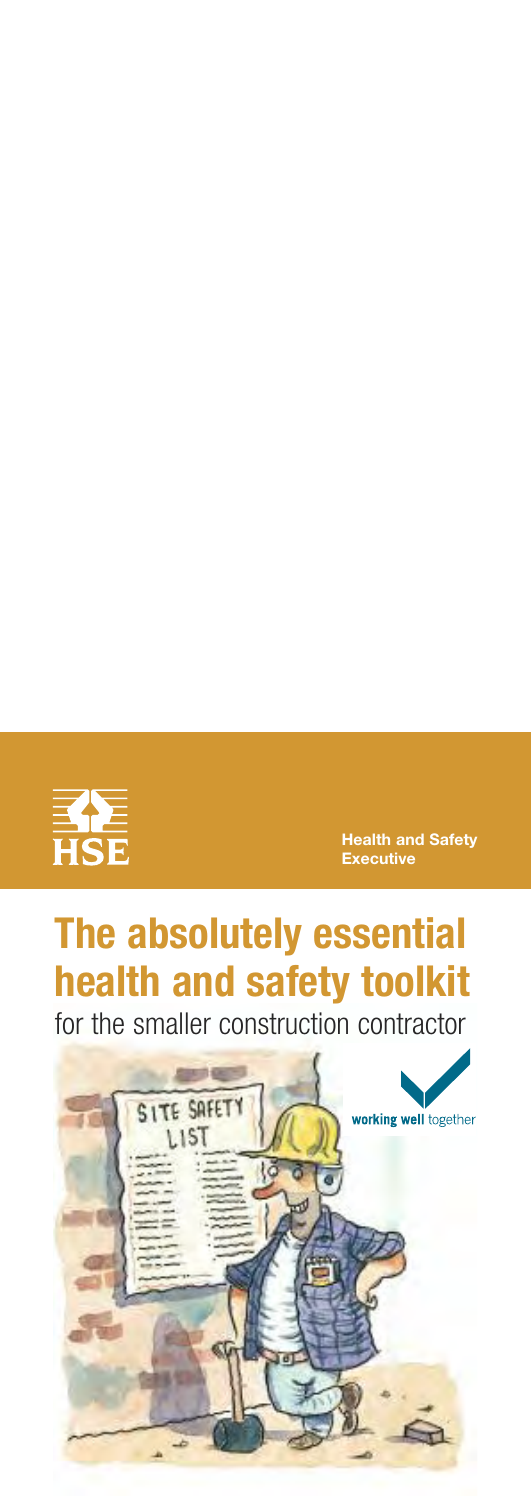





*Working Well Together is an industrywide construction health and safety campaign developed by the Construction Industry Advisory Committee (CONIAC)*

To find out what's happening in your area, visit http://wwt.uk.com

### **Turning concern into action**

This toolkit provides a ready checklist for health and safety problems on small

construction sites. It will help you to manage or avoid them and to ensure your own health and safety as well as the health and safety of the people who work for you, your clients, and others such as the public. The toolkit also acts as a signpost to more detailed advice.

While substantial improvements have been made in construction health and safety since the 2001 Construction Summit, it is sadly the case that every week one person is killed on a construction site and many more are injured or suffer health problems. Twice as many workers are made ill by work than are injured. Each death is one too many and simple measures can prevent them.

Make use of this toolkit. If we all work together we can make the construction industry a healthier and safer place to work in.

Stepten Willsams

**Stephen Williams**  Chief Inspector of Construction Chair of CONIAC Construction Industry Advisory Committee

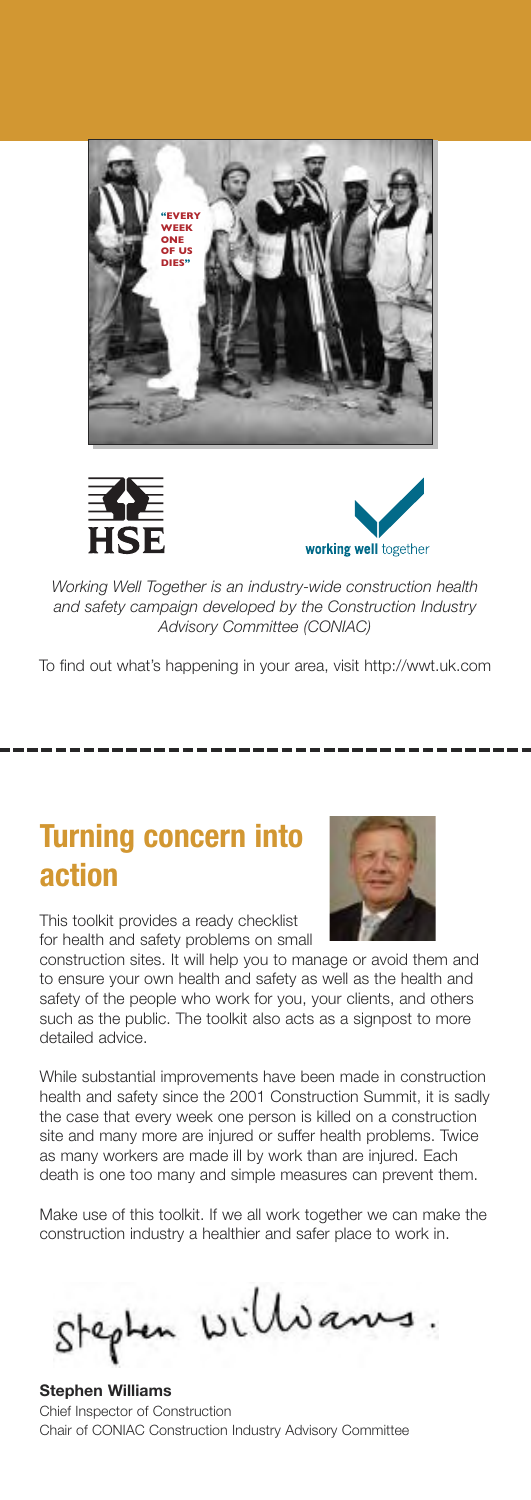### **Managing**

#### **When managing your business, do you:**

- give enough time to planning, organising and controlling your work?
- check what actually happens and stop dangerous practices?
- have someone to turn to if you need health and safety advice? (**HSE's Infoline** – telephone **0845 345 0055** – is there to help);
- take pride in your standards?
- $\blacksquare$  think about health as well as safety risks it may help you to think of them as 'slow-acting' accidents.

#### *For more information, see:*

- **1** *Health and safety in construction* HSG150 from HSE Books, Tel: 01787 881165
- **2** HSE's website at www.hse.gov.uk/construction
- **3** Construction occupational health management essentials (COHME) website at www.hse.gov.uk/construction/healthrisks
- **4** CONIAC's Working Well Together website at http://wwt.uk.com

### **Reporting accidents**

#### **If someone you employ, or who is working on your site, has an accident or workrelated illness, make sure that you:**

- Notify the Incident Contact Centre (see below) immediately if the accident is fatal or involves a major injury, such as a fracture, amputation or loss of sight.
- Report any work-related accident which results in more than three days off work.
- Report a case of occupational ill health when you receive a report of a diagnosed work-related illness.
- If a member of the public is killed or sent to hospital as a result of an accident on your site, then you should notify that too.

You can notify the Contact Centre:

- In writing, using the form in MISC769, and then either faxing it on 0845 300 9924, or posting to: **Incident Contact Centre,** Caerphilly Business Park Caerphilly CF83 3GG
- By telephone on **0845 300 9923**
- Over the internet or by e-mail at www.hse.gov.uk/riddor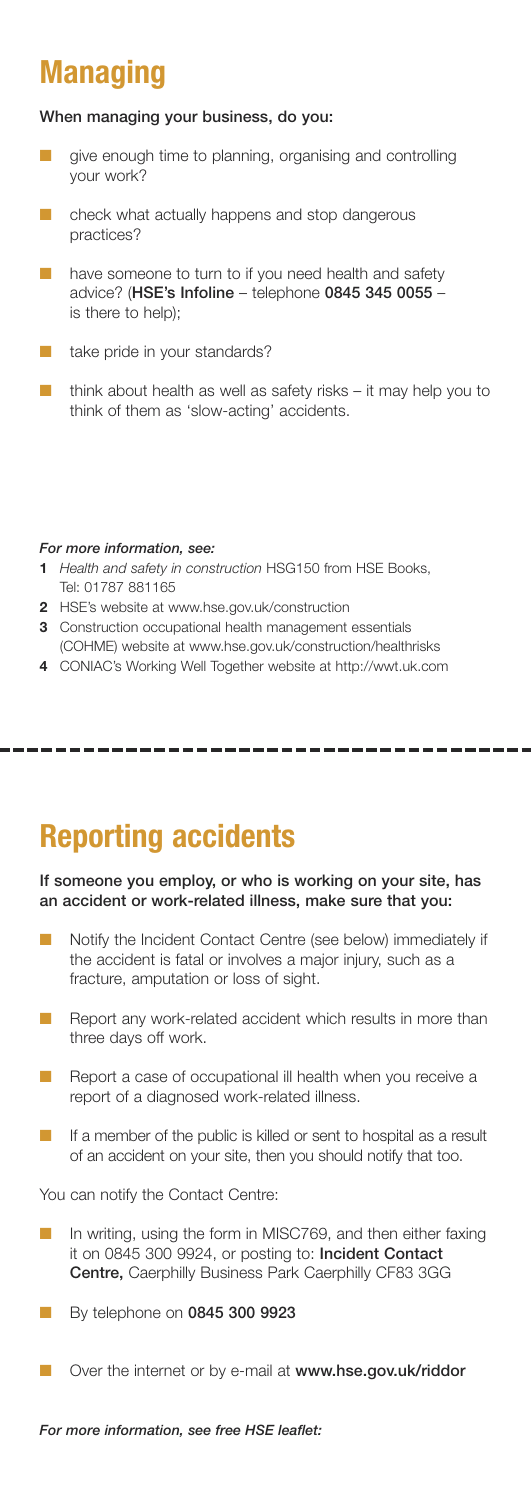#### **Employing**

**When you employ or control people doing work for you, do you make sure that:**

- they are trained, competent and fit to do the job safely and without putting their own or others' health and safety at risk?
- they are properly supervised and given clear instructions?
- they have access to washing and toilet facilities?
- they have the right tools, equipment, plant and protective clothing?
- you talk about health and safety issues with them (or their representatives)?
- you have made arrangements for employees' health surveillance where required?

**Note:** *If a person working under your control and direction is treated as selfemployed for tax and national insurance purposes, they may nevertheless be your employee for health and safety purposes. Whether they are employed or selfemployed, you need to take action to protect people under your control.*

*For more information, contact:* 

Training organisations (eg the Construction Industry Training Board) or **HSE Infoline** on **0845 345 0055**

#### **Subcontracting**

#### **When you subcontract work to others, do you:**

- check the health and safety performance of the people you plan to use?
- give them the health and safety information they need for the work?
- talk about the work with them before they start?
- make sure that you have provided everything you agreed (eg safe scaffolds, the right plant, access to welfare, etc)?
- check their performance and remedy shortcomings?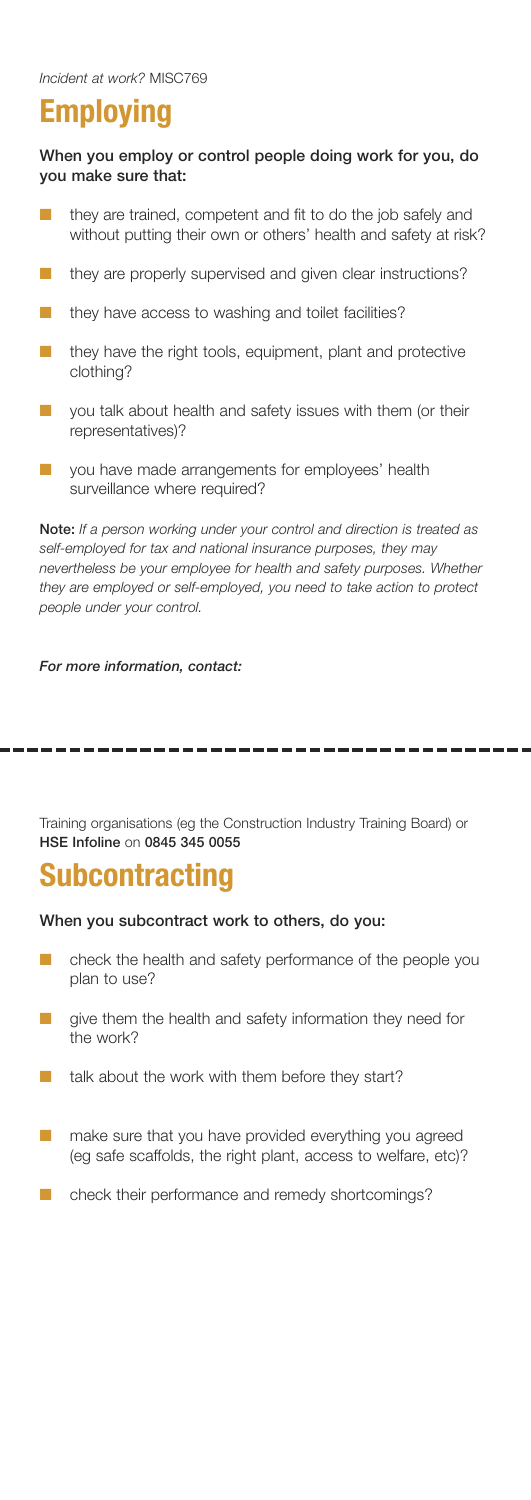

### **Site health and safety checklist**

**i** The following pages provide you with an essential **li l check st of some of the hazards most common y found on** construction sites. The questions will help you **i i i l l dec de whether your s te s a safe and hea thy p ace to work.**

#### **in** This is not a full list.

More detailed information can be found in Health and safety in construction HSG150 and other HSE publications.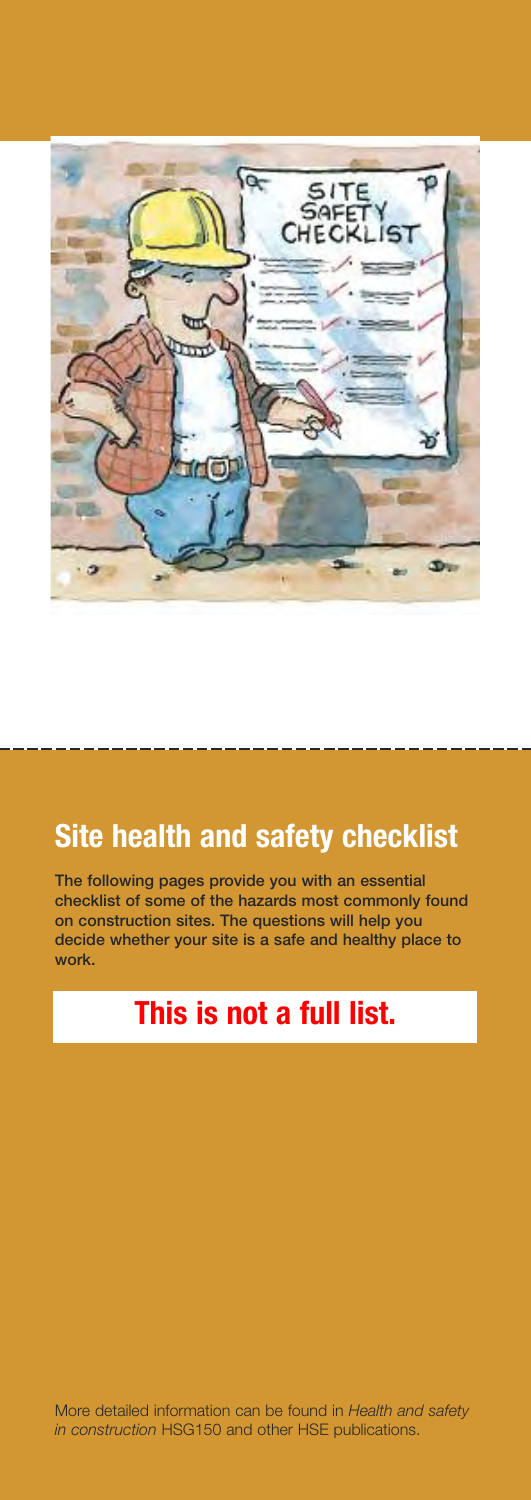

**6** 

*'...are holes protected with clearly marked and fixed covers to prevent falls?'*

#### **Access on site**

- Can everyone get to their place of work safely and work there safely?
- Are access routes in good condition and clearly signposted?
- Are edges which people could fall from provided with double guard rails or other suitable edge protection?
- Are holes protected with clearly marked and fixed covers to prevent falls?

*A* steel fixer was killed when he fell through an **i i unsupported deck ng sheet. A number of deck ng sheets had** been used as temporary covering for the lift core of an existing building.

- Is the site tidy, and are materials stored safely?
- Is lighting good enough?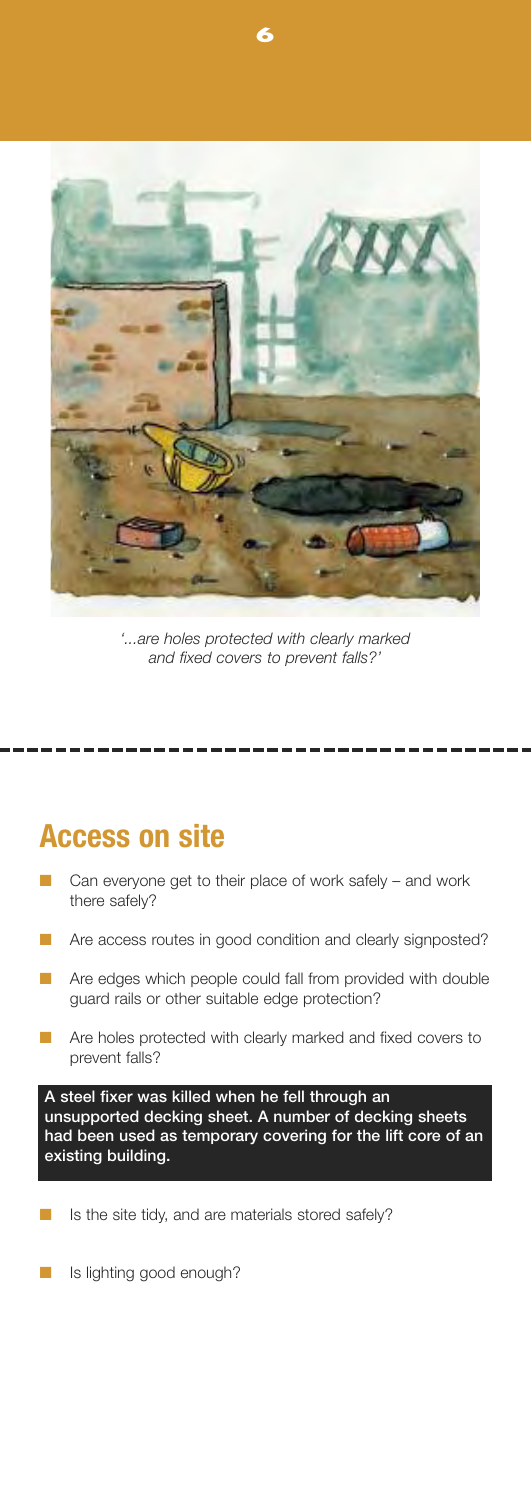

**7** 

*'...are there wash basins, hot and cold (or warm) running water, soap and towels?'*

#### **Welfare**

- Are toilets readily available and are they kept clean and properly lit?
- Are there washbasins, hot and cold (or warm) running water, soap and towels?
- Are the washbasins large enough to wash up to the elbow and are they kept clean?
- Is there somewhere to change, dry and store clothing?
- Are drinking water and cups provided?
- Is there a place where workers can sit, make hot drinks and prepare food?
- Can everyone who needs to use them get to the welfare facilities easily and safely?
- Are welfare facilities kept warm and well ventilated?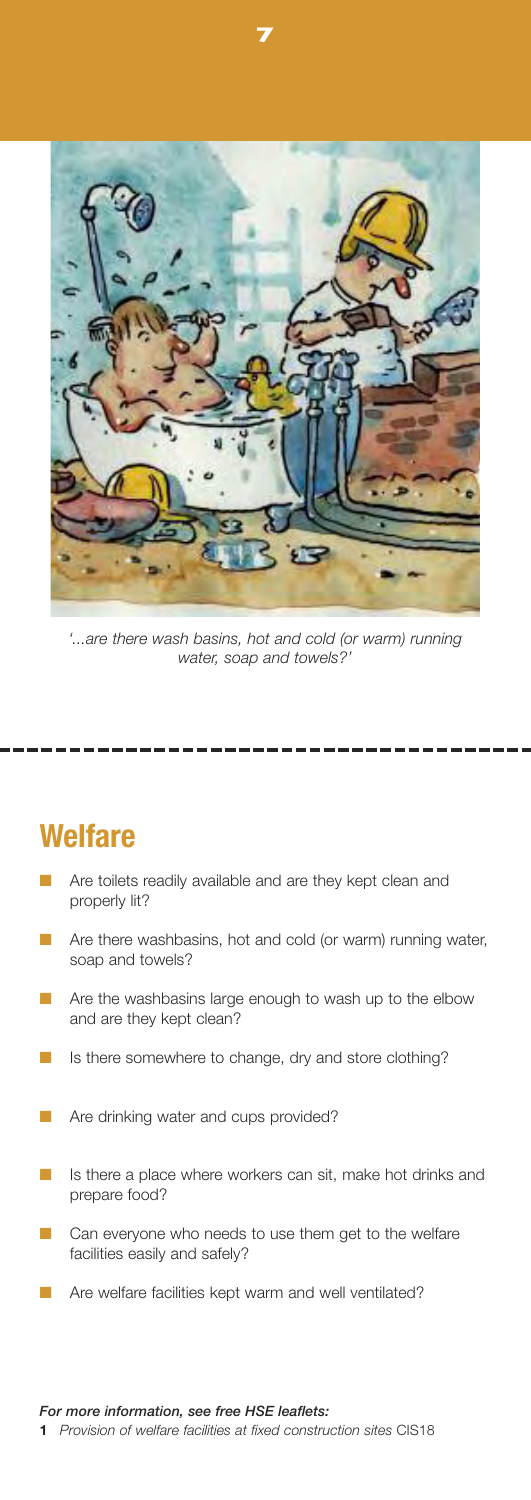

*'…will the weather conditions threaten the health and safety of those carrying out the work?'*

**2** *Provision of welfare facilities at transient construction sites* CIS46

#### **Working at height**

- Have you planned the work properly and identified suitable precautions to make sure work can be carried out safely?
- Have you thought about whether you can avoid working at height by using different equipment or a different work method?
- Can you use equipment that will prevent a fall from happening, such as scaffolding or a mobile elevating work platform?
- Can you put in place measures to reduce the distance and consequences of a fall should one happen, such as nets, soft landing systems or safety decks?
- Will the weather conditions threaten the health and safety of those carrying out the work?
- Have you thought about all the options and are you certain that you are gaining access to height using the safest means possible?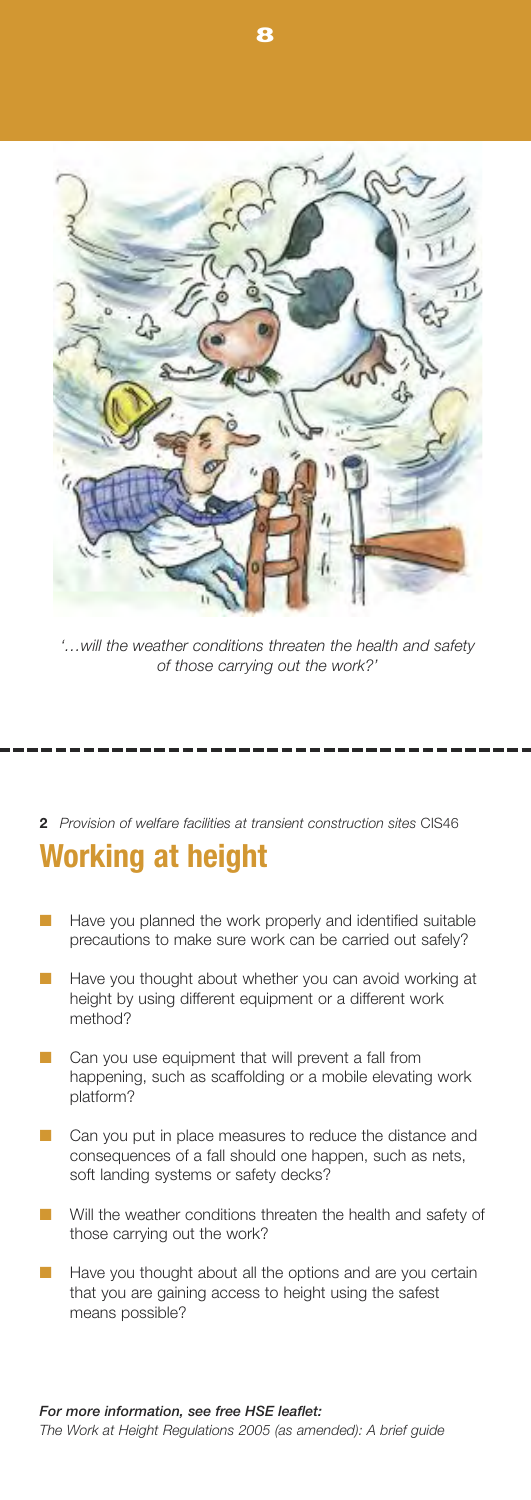

**9** 

*'...are there effective barriers or warning notices in place to stop people using an incomplete scaffold?'*

#### INDG401

#### **Scaffolds**

- Are scaffolds erected, altered and dismantled by competent people?
- Are all uprights provided with base plates (and, where necessary, timber sole plates)?
- Are all uprights, ledgers, braces and struts in position?
- Is the scaffold secured to the building or structure in enough places to prevent collapse?
- Are there double guard rails and toe boards, or other suitable protection, at every edge to prevent falling?

**l l i ll A se femp oyed pa nter was killed when he fe from the li l i first ft of a scaffo d as he was pa nting a bedroom wi i i il ndow. There was no ntermed ate guard ra or toe board ll. where he fe**

- Are additional brick guards provided to prevent materials falling from scaffolds?
- Are the working platforms fully boarded, and are the boards arranged to avoid tipping or tripping?
- Are there effective barriers or warning notices in place to stop people using an incomplete scaffold, eg where working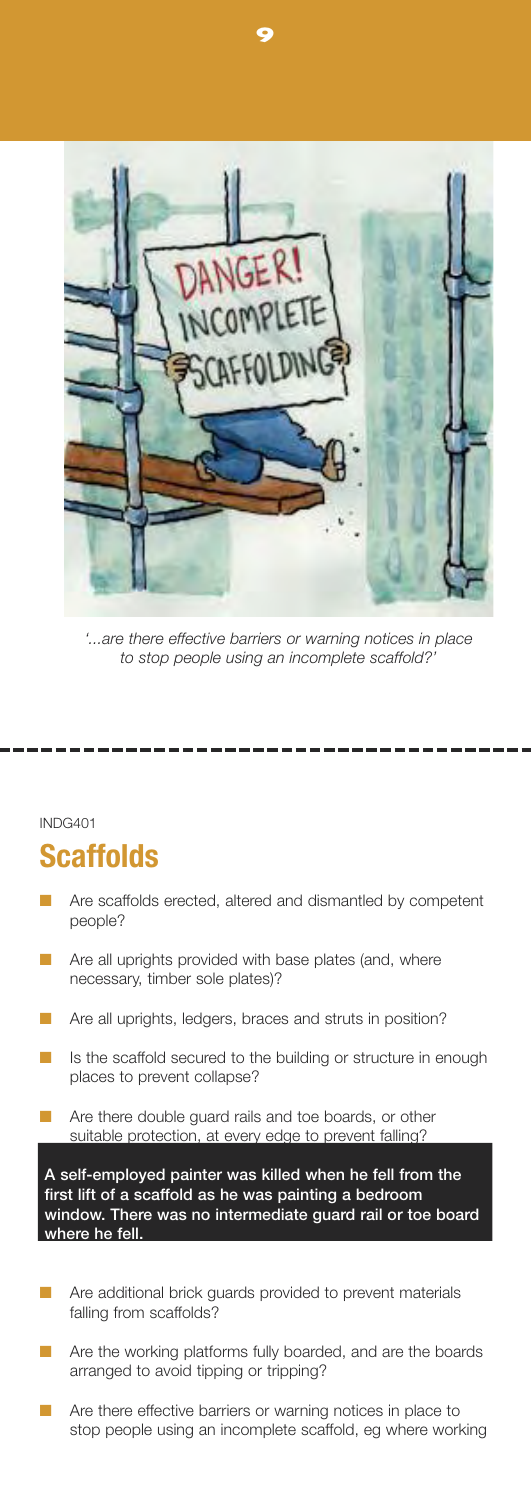

*'...have the wheels of tower scaffolds been locked when in use and are the platforms empty when they are moved?'*

platforms are not fully boarded?

### **Scaffolds**

- Is the scaffold strong enough to carry the weight of materials stored on it and are these evenly distributed?
- Are scaffolds being properly maintained?
- Does a competent person inspect the scaffold or proprietary tower scaffold regularly, eg at least once a week; and always after it has been altered, damaged and following bad weather?

**E** Are the results of inspections recorded?

**i A** painter fell 6 m when a domestic-type tower scaffold **i l l overturned. He was us ng a adder on the tower p atform to paint the upper storey of a twostorey house.**

- Are tower scaffolds being erected using either the '3T' or advance guard rail method, and are they being used in accordance with suppliers' instructions?
- Have the wheels of tower scaffolds been locked when in use and are the platforms empty when they are moved?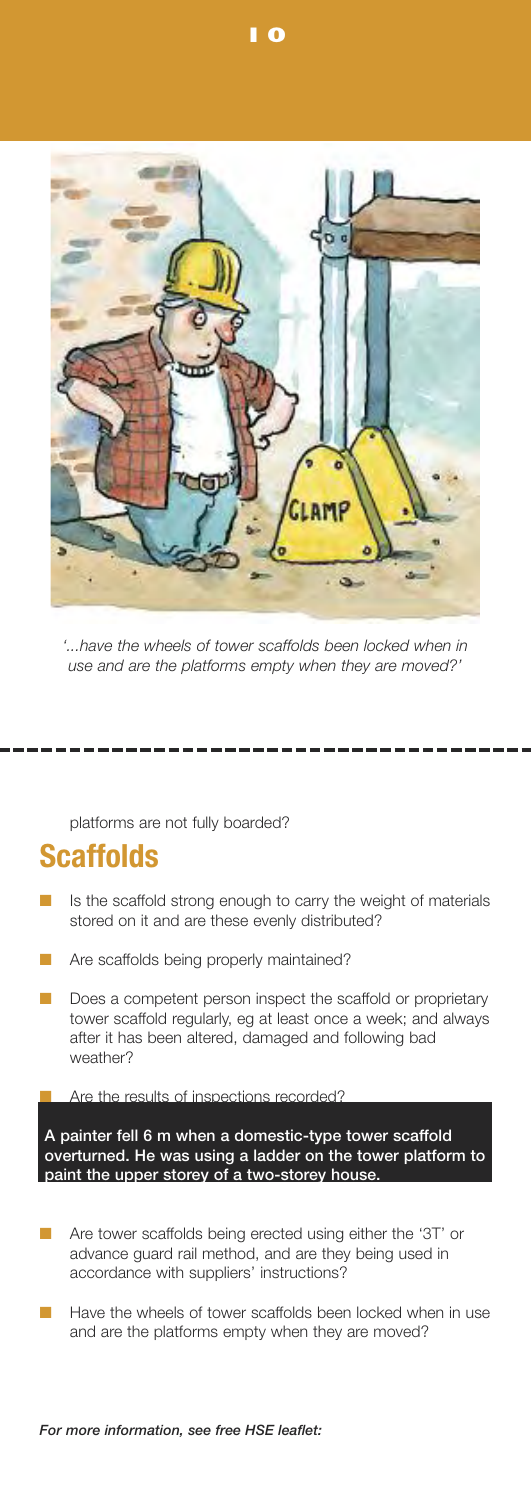

*'...are ladders secured at the top and bottom to prevent them slipping sideways and outwards?'*

### **Ladders**

- Ladders and stepladders are the last resort. Can you buy or hire some alternative equipment that would provide a safer means of access?
- Is the work of short duration and low risk?
- Are they in good condition?
- Do ladders rest against a solid surface and not on fragile or insecure materials?
- Are ladders secured at the top and bottom to prevent them slipping sideways and outwards?

**11**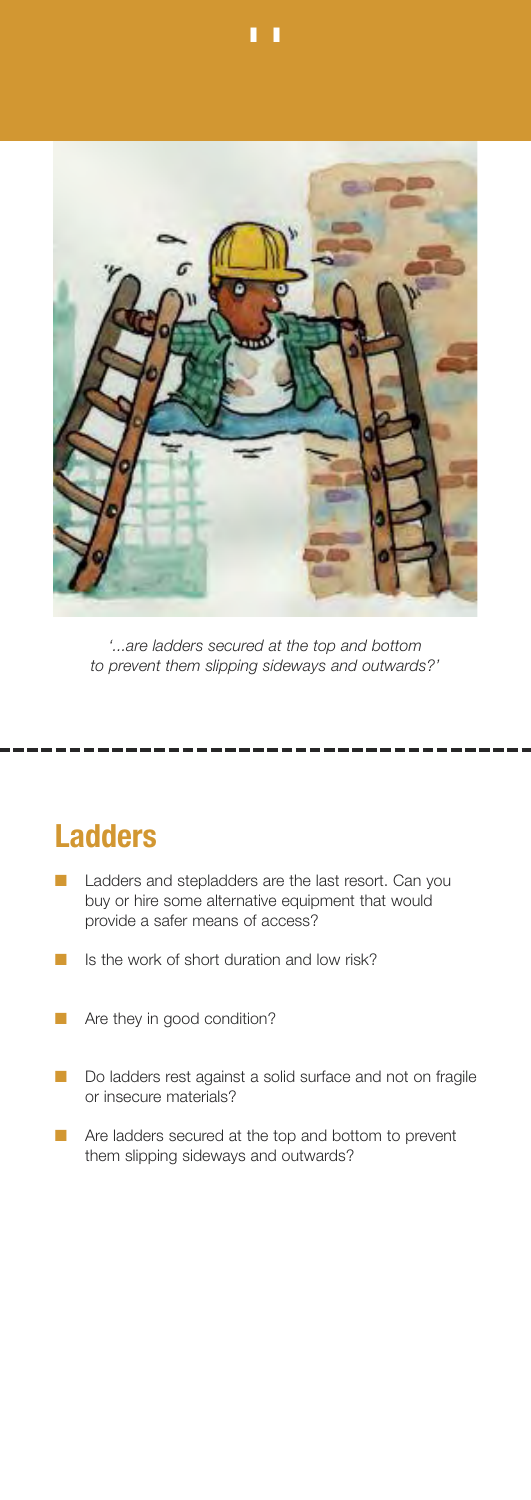

**12** 

*'...are the ladders positioned so that users don't have to overstretch?'*

#### **Ladders**

- Do ladders rise at least a metre above their landing place? If not, are there other handholds available?
- Are the ladders positioned so that users don't have to overstretch?
- Do you have to use the top three rungs of a stepladder? If so your stepladder is too short.
- Is the user competent? Those using ladders should be trained to use the equipment safely.

**Over** a four-year period, 36 people died falling from **ladders. That is 24% of falls in construction. A third of i** those who died were painters and decorators.

**A** construction worker was killed when he fell from an **l il i li unsecured adder wh e try ng to c mb onto a flat garage roof.**

#### *For more information, see free HSE leaflets:*

- **1** *The Work at Height Regulations 2005 (as amended): A brief guide* INDG401
- **2** *Safe use of ladders and stepladders* INDG402
- **3** *Top tips for ladder safety* INDG405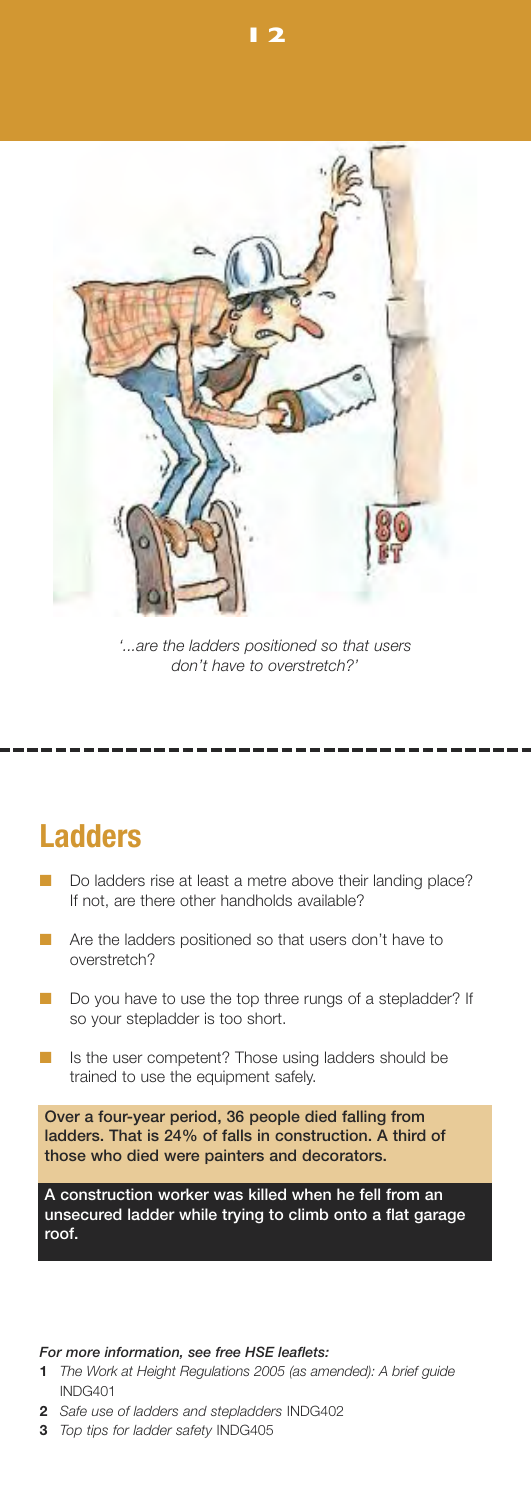

*'...is there edge protection to stop people or materials falling?'*

*Tower scaffolds* CIS10

### **Roofwork**

- Is there edge protection to stop people or materials falling?
- During industrial roofing, have nets been provided to stop people falling from the leading edge of the roof and from partially fixed sheets?
- Where nets are used, have they been hung safely?
- Have you identified fragile materials such as cement sheets and roof lights which could be fragile?
- Have you taken precautions to stop people falling through fragile materials when working on the roof, eg by providing barriers, covers or working platforms?
- Are people kept away from the area below the roof work?
- Are roofworkers trained and experienced to recognise the ri sks and are they competent to do the work?

**Over** 50% of fatal injuries to roofers are falls through fragile **i ll mater als and over 30% are fa s from edges and openings.**

**ill ll A roofer was k ed when he fe through an unprotected** fragile roof light while stripping and resheeting an industrial **pi tched roof.**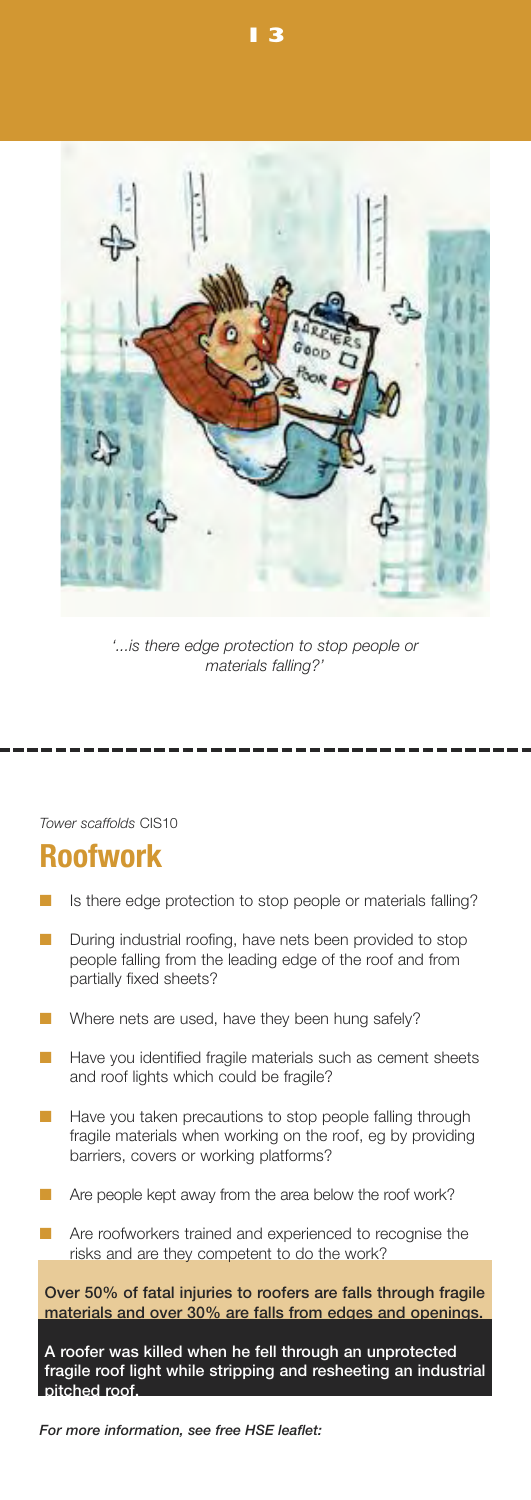

*'...is the excavation regularly inspected by a competent person?'*

*The Work at Height Regulations 2005 (as amended): A brief guide* INDG401

#### **Excavations**

- Is there enough support for the excavation, or has it been sloped or battered back to a safe angle?
- Is a safe method used for putting in the support, without people working in an unsupported trench?
- Is there safe access into the excavation, eg a sufficiently long, secured ladder?
- Are there barriers or other protection to stop people and vehicles falling in?
- Are properly secured stop blocks provided to prevent tipping vehicles falling in?
- Could the excavation affect the stability of neighbouring structures or services?
- Are materials, spoil and plant stored away from the edge of the excavation to reduce the chance of a collapse?
- Is the excavation regularly inspected by a competent person?

A labourer was crushed and killed by a fall of earth whil ipelaying i **i i prov ded, but he was work ng 3 m beyond the box.abourer was crushed and k ed by a fal of earth wh e he was p pe ay ng n a 4 m deep trench. A trench box was**

**14**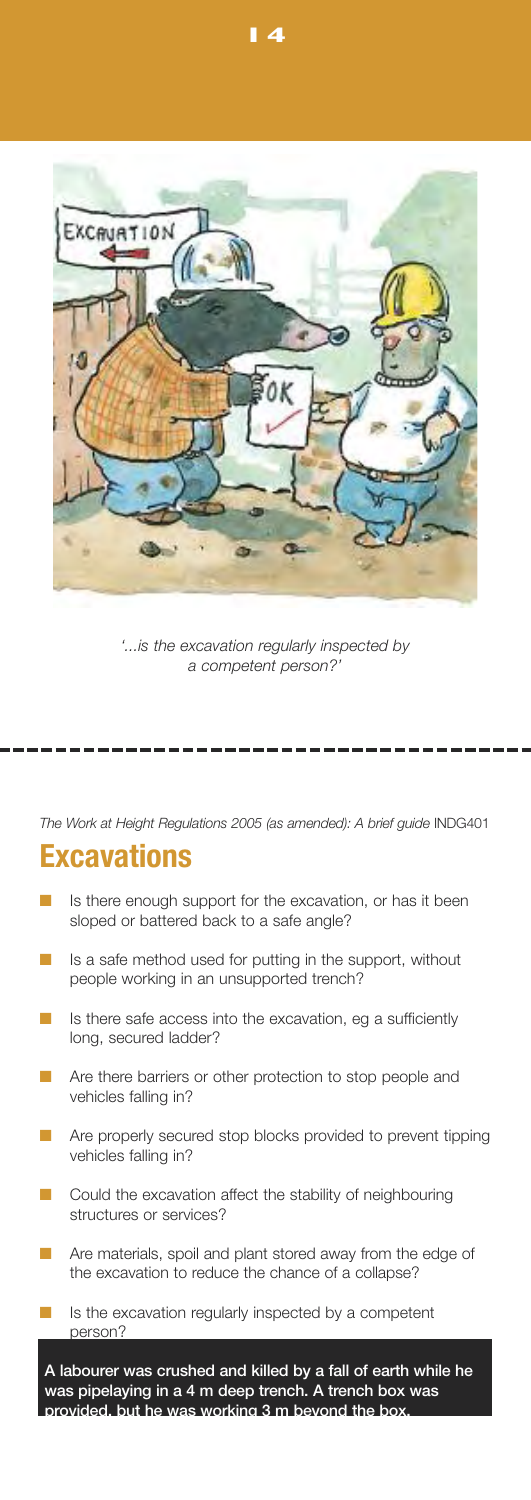

*'...can you order materials such as cement and aggregates in 25 kg bags?'*

#### **Manual handling**

Are there heavy materials such as roof trusses, concrete lintels, kerbstones or bagged products which could cause problems if they have to be moved by hand?

If so, can you:

- choose lighter materials?
- use trolleys, hoists, telehandlers and other plant or equipment so that manual lifting of heavy objects is kept to a minimum?
- order materials such as cement and aggregates in 25 kg bags?
- avoid the repetitive laying of heavy building blocks or other masonry units weighing more than 20 kg?
- Have people been instructed and trained how to use lifting aids and other handling equipment safely?
- Have people been trained how to lift safely?

*For more information, see free HSE leaflet:* 

*Handling kerbs: Reducing the risks of musculoskeletal disorders (MSDs)* CIS57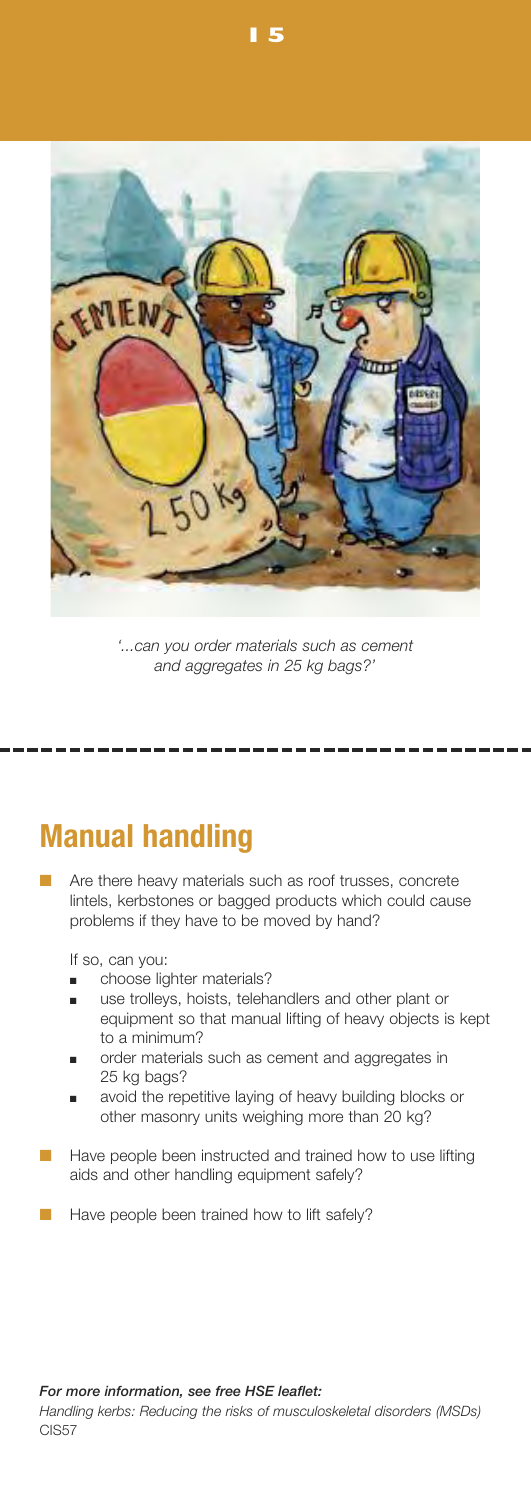

*'...are your employees provided with sensible safety footwear with a good grip?'*

#### **Loading and unloading goods**

- Have you checked that the load has not moved or destabilised during the journey to site?
- Is there an exclusion zone around the loading/unloading area to keep people who are not involved away from the work?
- Have you planned your method of unloading?
- Does your lifting equipment have a current thorough examination certificate?
- Do you have to access the back of the lorry at all, or can the preparation work be done from ground level? If not:
	- do you have a safe way of getting up and down from the back of the vehicle?
	- what do you have in place to prevent workers from falling off the back of the vehicle?
	- are your employees provided with sensible safety footwear with a good grip?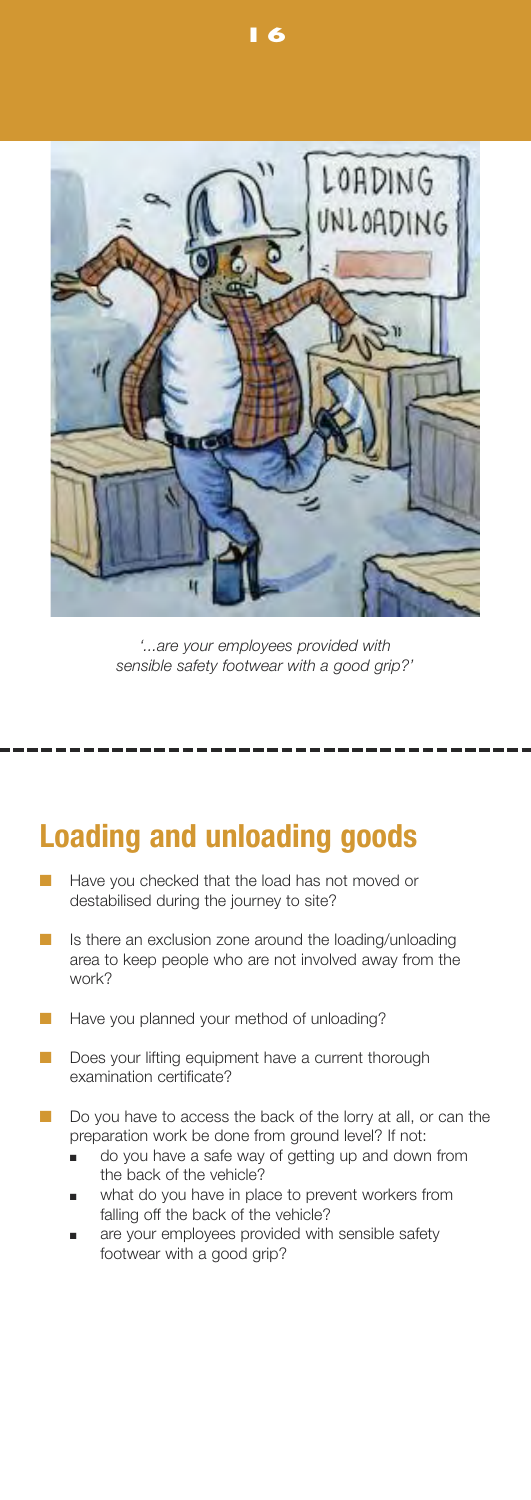

*'...can reversing be avoided, eg by using a oneway system or a turning area. If not, are properly trained banksmen used?'*

#### **Traffic, vehicles and plant**

Are vehicles and pedestrians kept apart?

If not, do you:

- provide barriers to separate them as much as you can?
- tell people (eg your workers and anyone who lives or works in the property where you are working) about the problem, and what they need to do about it?
- display warning signs?
- Are people kept away from slewing vehicles or, if not, can you use a zero tail-swing machine?

**i ill An exper enced groundworker was crushed and k ed by a sl i i i i ew ng 360 excavator as t moved nto posit on. He tried to i pass between the mach ne and a trench box.**

■ Can reversing be avoided, eg by using a one-way system or a turning area? If not, are properly trained banksmen used?

**A** person was struck and killed by a van reversing at a **i i i i l roadworks s te. The turn ng area n the s te was b ocked by jarked** cars and the driver reversed without assistance.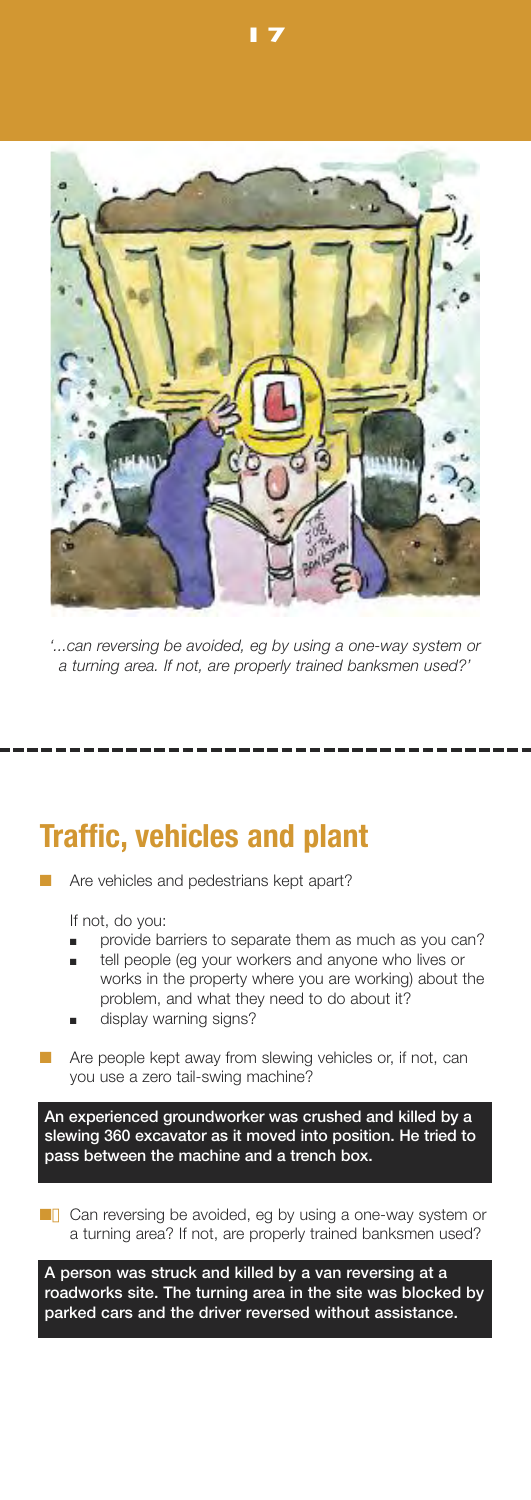

*'...are vehicles and plant properly maintained...?'*

#### **Traffic, vehicles and plant**

- Are vehicles and plant properly maintained, eg do the steering, brakes, hydraulics, mirrors and any other vision aid work properly? Are tyres in good condition and at the correct pressure?
- Have drivers received proper training and are they competent and fit to use the vehicles or plant they are operating?
- Are loads properly secured?
- Have you made sure that passengers are only carried on vehicles designed to carry them?
- Have you made sure that plant and vehicles are not used on dangerous slopes?
- If you need to work on or drive across sloping ground, have you checked that the plant and vehicles are safe to use?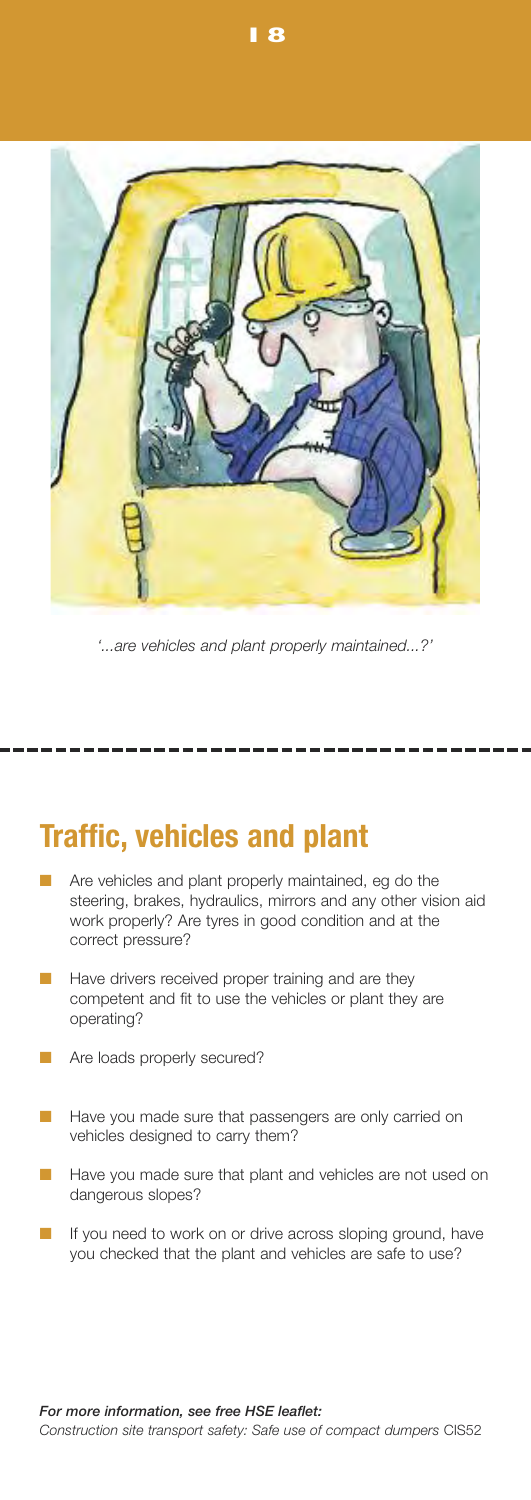

*'...are the right tools or machinery being used for the job?'*

### **Tools and machinery**

- Are the right tools or machinery being used for the job?
- Are all dangerous parts guarded, eg gears, chain drives, projecting engine shafts?
- Are guards secured and in good repair?
- Are tools and machinery maintained in good repair and are all safety devices operating correctly?
- Are all operators trained and competent?

**A** driller was killed when his trousers became entangled in **i** the rotating core barrel he was using.

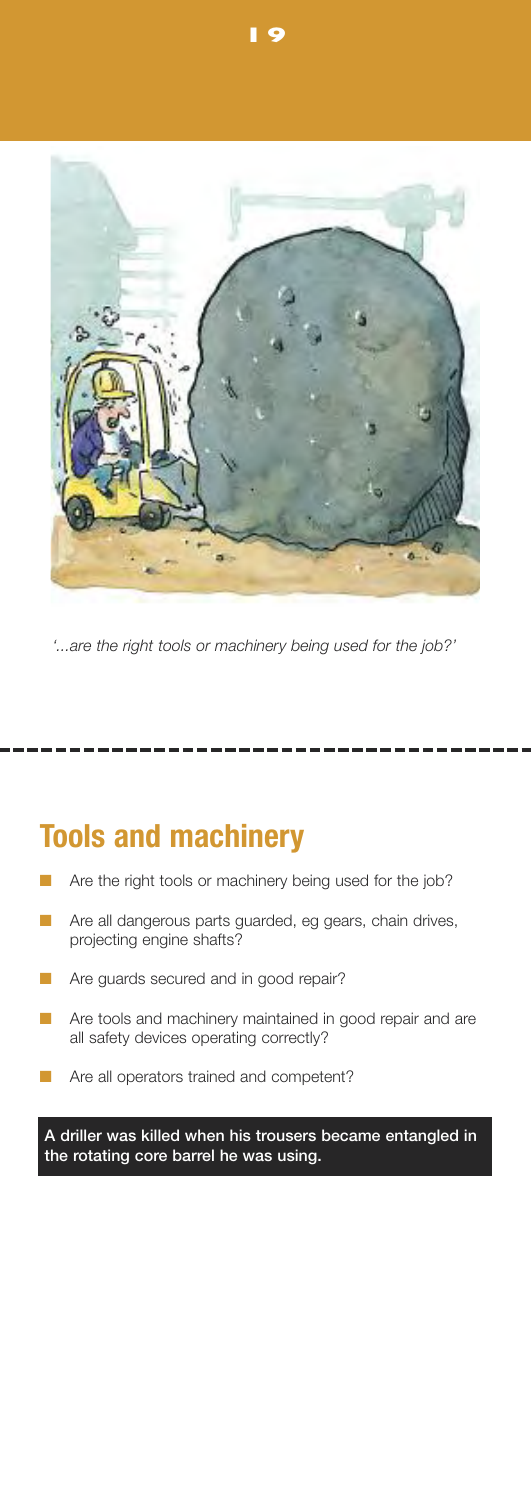

*'...are the operators trained and competent?'*

### **Hoists**

- Has the equipment been installed by a competent person?
- Are the operators trained and competent?
- Is the rated capacity clearly marked?
- Does the hoist have a current report of thorough examination and a record of inspection?

**A j i il ill obb ng bu der was k ed when he was crushed between i the cage and the fixed structure of a goods ho st. The hoist moved unexpectedly because the safety interlocks had been defeated. The hoist had been poorly maintained i i i and d d not have a current thorough exam nat on report.**

- Is there a suitable base enclosure to prevent people from being struck by any moving part of the hoist?
- Are the landing gates kept shut except when the platform is at the landing?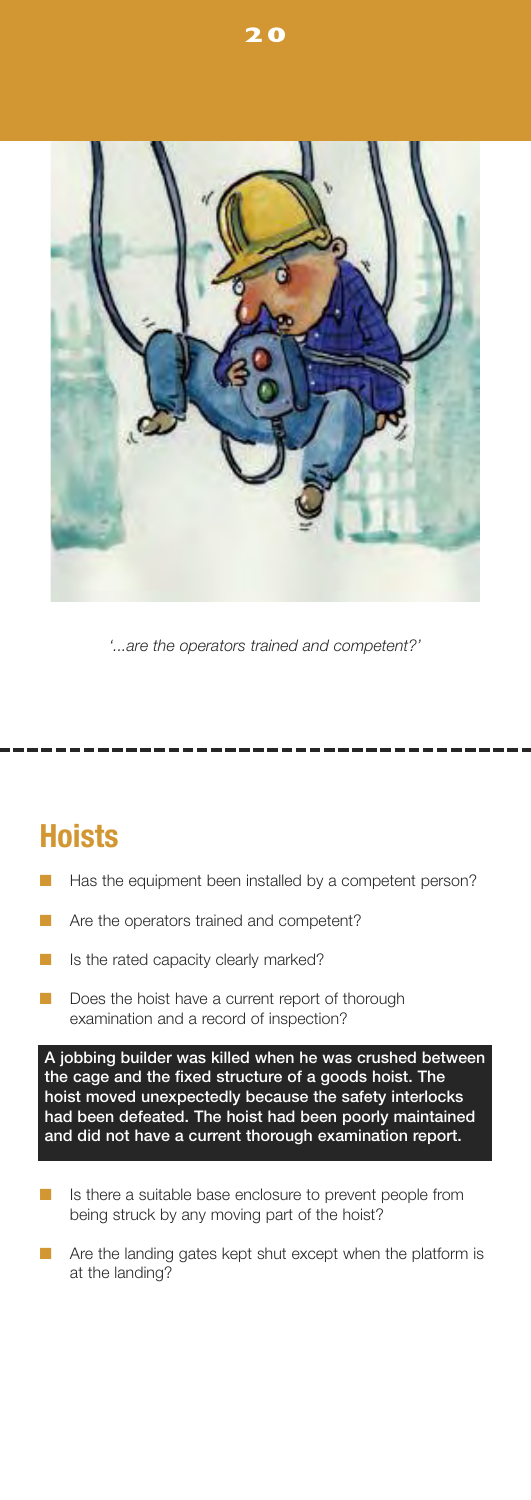

*'...are there enough suitable escape routes and are these kept clear?'*

### **Emergencies**

- Are there emergency procedures, eg for evacuating the site in case of fire?
- Do people on site know what the procedures are?
- Is there a means of raising the alarm, and does it work?
- Is there a way to contact the emergency services from site?
- Are there enough suitable escape routes and are these kept clear?
- Is the first-aid provision good enough?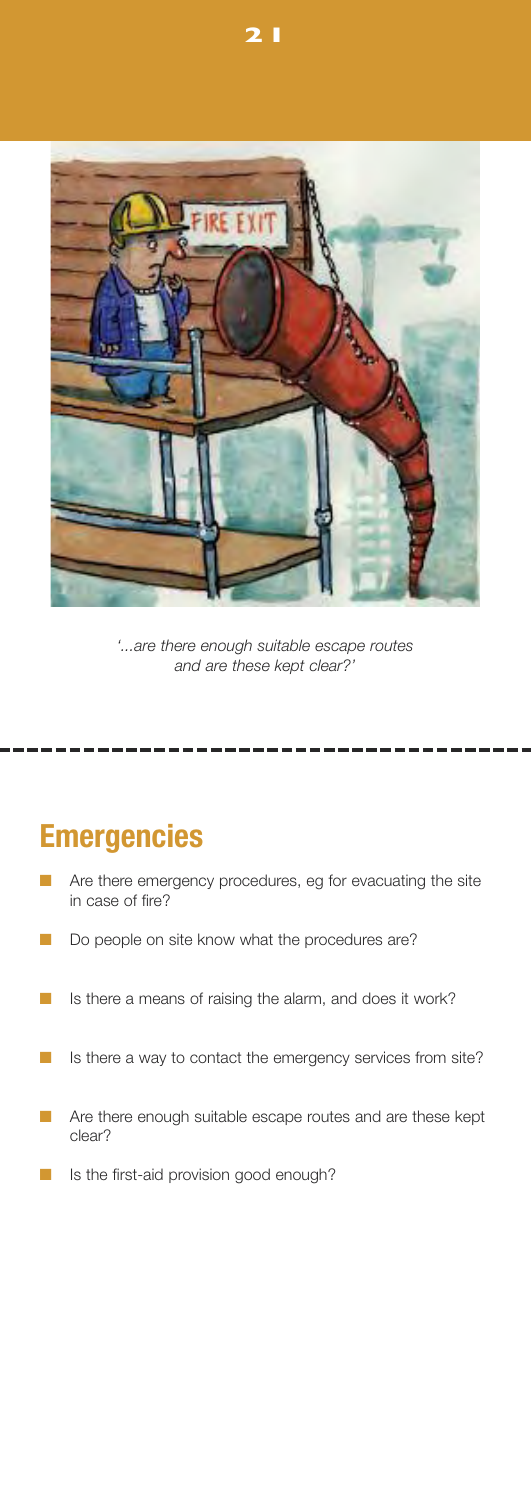

*'...are suitable fire extinguishers provided?'*

### **Fire**

- Is the quantity of flammable materials, liquids and gases kept to a minimum?
- Are they properly stored?
- Are flammable gas cylinders returned to a ventilated store at the end of the shift?
- Are smoking and other ignition sources banned in areas where gases or flammable liquids are stored or used?
- Are gas cylinders, associated hoses and equipment properly maintained and in good condition?
- When gas cylinders are not in use, are the valves fully closed?
- Is flammable and combustible waste removed regularly and stored in suitable bins or skips?
- Are suitable fire extinguishers provided?

**ill l A road worker was k ed when a petro storage tank l i l l exp oded. The tank had been empt ed, c eared of s udge, il l l vent ated, and dec ared gasfree, but hot meta from welding ignited petrol in the pumps/pipework – which were** still connected.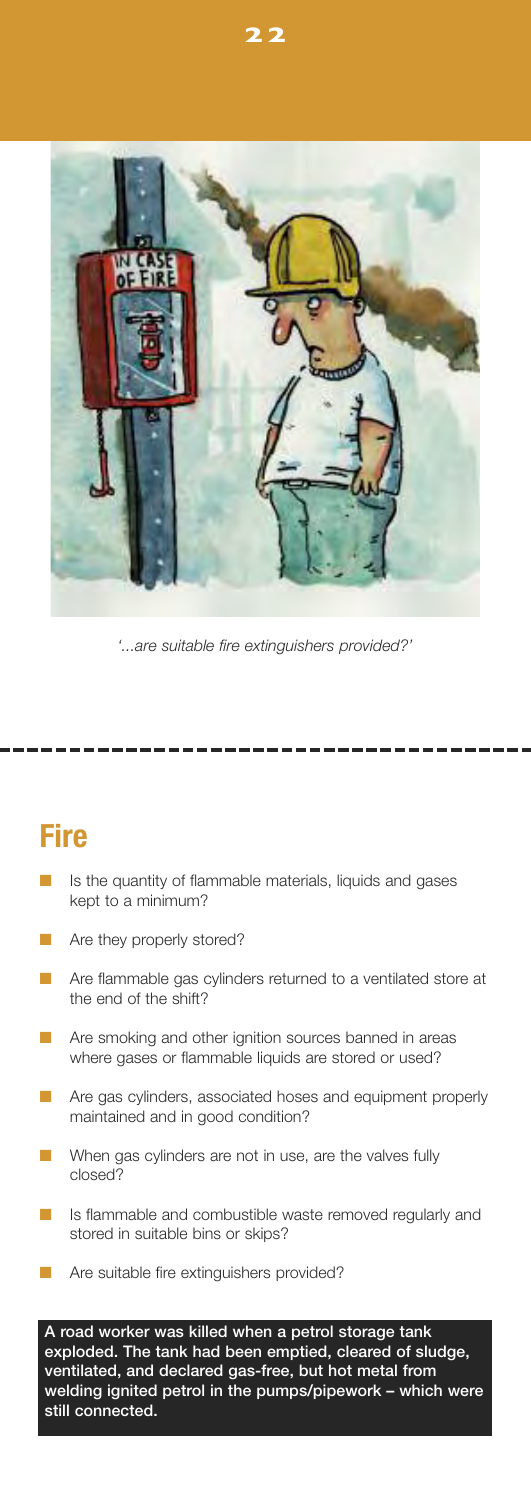

**23** 

*'...have you identified all harmful substances and materials...?'*

#### **Hazardous substances**

- Have you identified all harmful substances and materials, such as asbestos, lead, solvents, paints, cement and silica dust (eg from kerb or paving cutting)?
- Have you checked whether a licensed contractor is needed to deal with asbestos on site? (Most work with asbestos requires a licence, although you can do some very limited work with materials that contain asbestos without one.)
- Have you identified and put into place precautions to prevent or control exposure to hazardous substances, by:
	- doing the work in a different way, to remove the risk entirely?
	- using a less hazardous material?
	- using tools fitted with dust extraction?
	- using tools fitted with water suppression?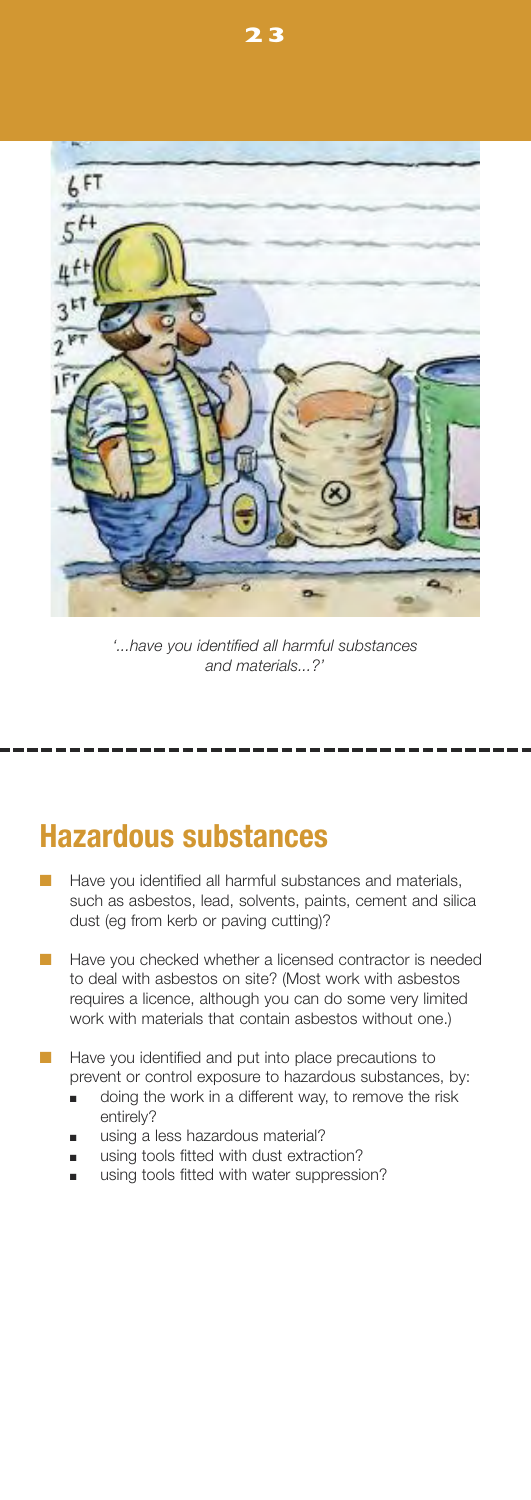

*'...have workers had information and training..?'*

#### **Hazardous substances**

- Have workers had information and training so they know what the risks are from the hazardous substances used and produced on site, and what they need to do to avoid those risks?
- Have you got procedures to prevent contact with wet cement (as this can cause dermatitis and cement burns)?
- Have you arranged health surveillance for people using certain hazardous substances (eg lead, silica, cement, sensitisers such as two-pack adhesives or coatings)?

#### *For more information, see free HSE leaflets:*

- **1** *Asbestos kills: Protect yourself! You are more at risk than you think* INDG419
- **2** *Understanding health surveillance at work* INDG304
- **3** *Cement* CIS26
- **4** *Asbestos kills: A quick guide to protecting yourself* Pocket card INDG418

#### *and HSE priced guidance:*

- **1** *Asbestos essentials: Task manual* HSG210
- **2** *Introduction to asbestos essentials* HSG213
- **3** *How are you managing? Dealing with the risk of asbestos in buildings* DVD ISBN 978 0 7176 2862 9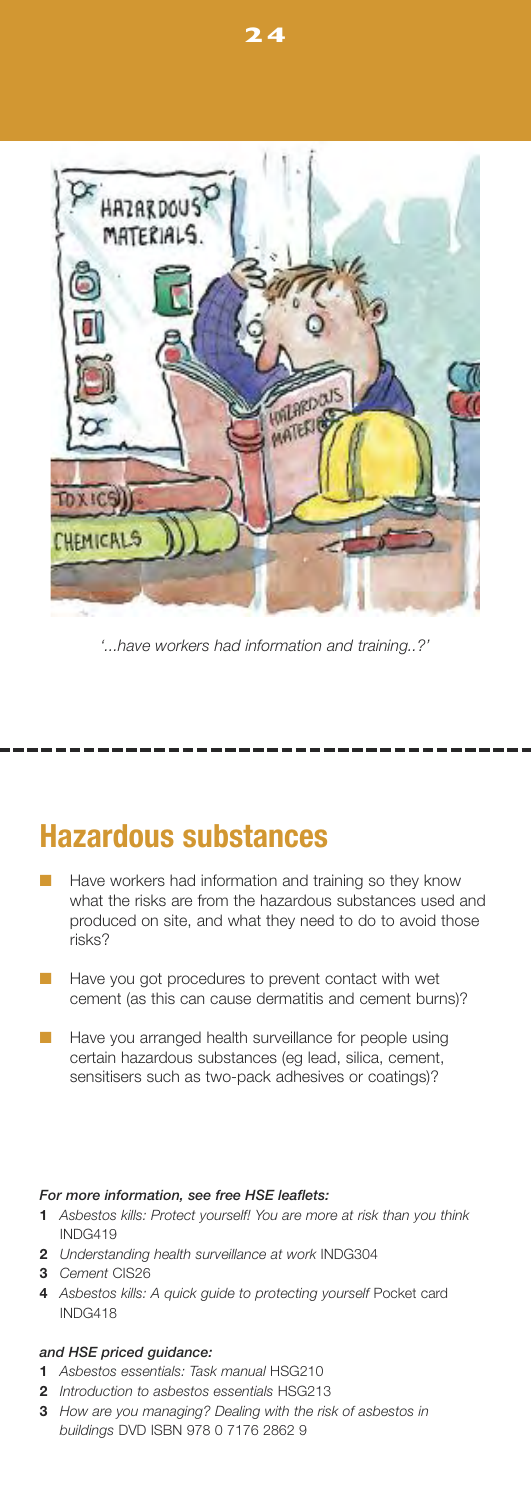

*'...is suitable hearing protection provided and worn in noisy areas?'*

### **Noise**

- Have you identified and assessed workers' exposure to noise?
- Have workers had information and training so they know what the risks are from noise on site, and what they need to do to avoid those risks?
- Can the noise be reduced by using different working methods or selecting quieter plant, eg by fitting breakers and other plant or machinery with silencers?
- Are people not involved in the work kept away from the source of the noise?
- Is suitable hearing protection provided and worn in noisy areas?
- Have hearing protection zones been marked?
- Have you arranged health surveillance for people exposed to high levels of noise?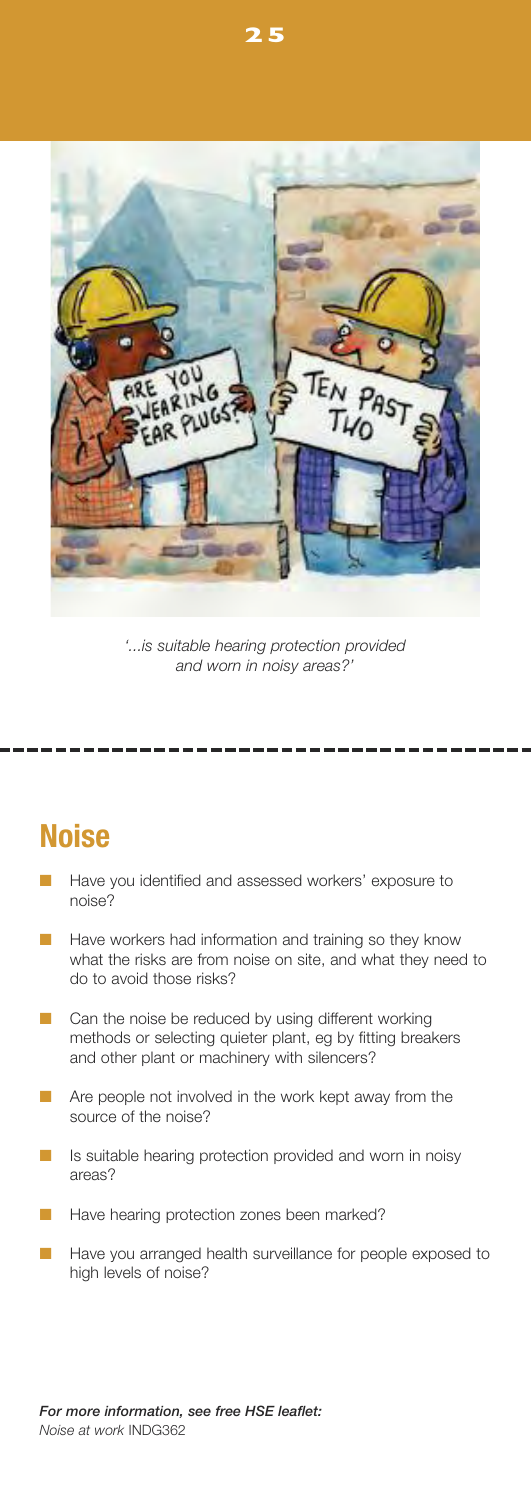

*'...have you limited the time that each worker uses high-vibration tools?'* 

#### **Hand-arm** vibration

- Has exposure to HAV been avoided or reduced as much as possible by selecting suitable work methods and plant?
	- Have you chosen the lowest vibration tool that is suitable and can do the job efficiently?
	- Have you limited the time that each worker uses highvibration tools such as concrete breakers, angle grinders or hammer drills as far as possible?
- Have workers had information and training so they know what the risks are from hand-arm vibration (HAV) on site, and what they need to do to avoid those risks?
- Have vibrating tools been properly maintained including keeping bits and drills sharp?
- Have you arranged health surveillance for people exposed to high levels of hand-arm vibration, especially when exposed for long periods?

#### *For more information, see HSE leaflets and video:*

- **1** Control the risks from hand-arm vibration INDG175
- **2** *Hand-arm vibration: Advice for employees* INDG296
- **3** *Hard to handle: Hand arm vibration – manage the risk* Video ISBN 978 0 7176 1881 1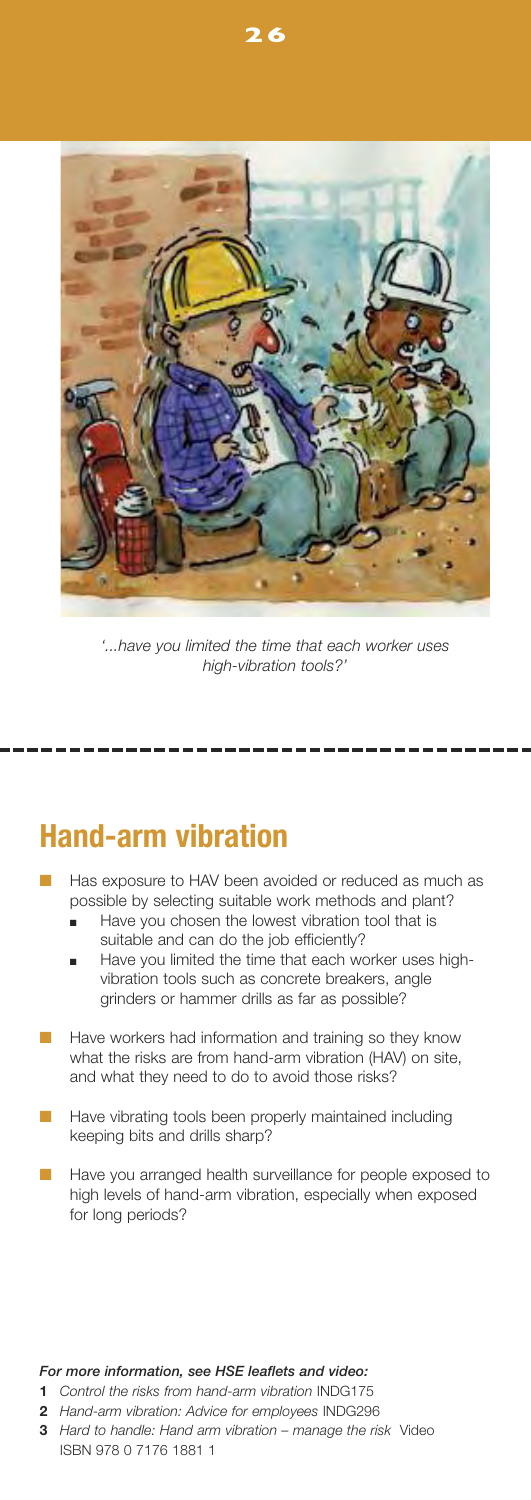

*'...are tools and equipment checked by users, visually examined on site and regularly inspected and tested by a competent person?'*

#### **Electricity and other services**

- Have all necessary services been provided on site before work begins and have you also identified existing services present on site (eg electric cables or gas mains) and taken effective steps, if necessary, to prevent danger from them?
- Are you using low voltage for tools and equipment, eg battery-operated tools or low-voltage systems?
- Are cables and leads protected from damage?
- Are all connections to the system properly made and are suitable plugs used?
- Are tools and equipment checked by users, visually examined on site and regularly inspected and tested by a competent person?
- Have hidden electricity cables and other services been located (eg with a locator and plans) and marked, and have you taken precautions for safe working?
- Where there are overhead lines, has the electricity supply been turned off, or have other precautions been taken, such as providing 'goal posts' or taped markers?

A driver was electrocuted when the hydraulic lifting arm **| i il is l he was us ng to offload spo from h orry contacted an li 11 kV overhead ne.**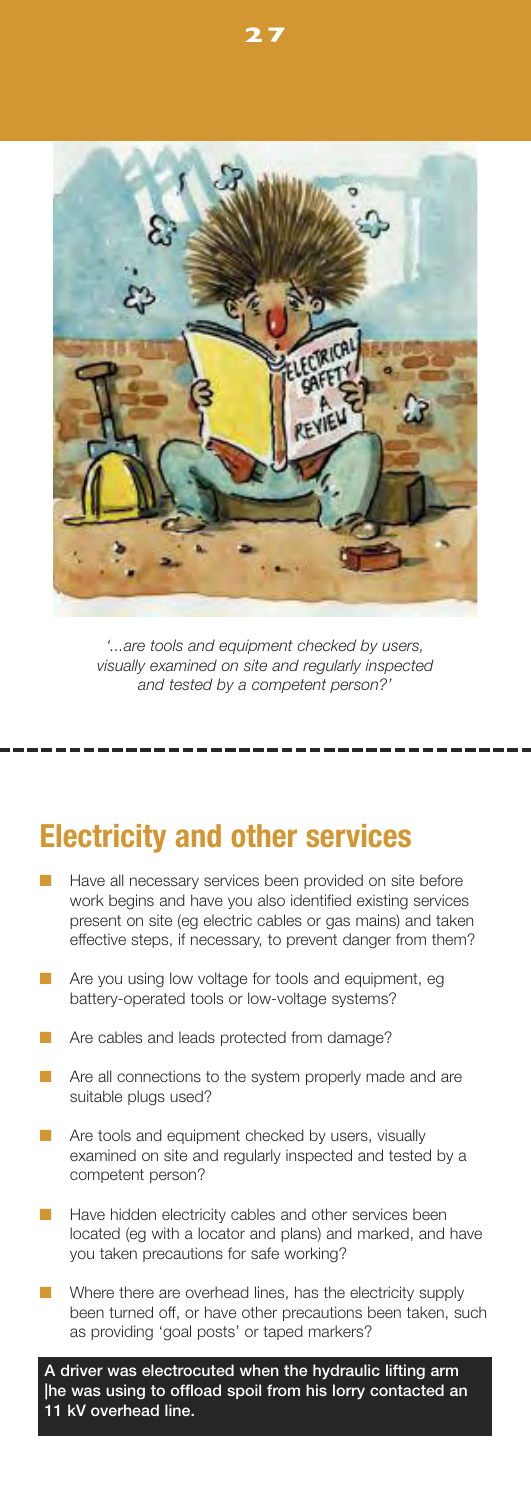

*'...is the work fenced off from the public?'*

### **Protecting the public**

- Is the work fenced off from the public?
- Are roadworks barriered off and lit?
- Are the public protected from falling material?
- When work has stopped for the day:
	- is the boundary secure?
	- are all ladders removed or their rungs boarded so that they cannot be used?
	- are excavations and openings securely covered or fenced off?
	- is all plant immobilised to prevent unauthorised use?
	- are bricks and materials safely stacked?
	- are flammable or dangerous substances locked away in secure storage places?

**i ll l i i A boy d ed when he fe from a scaffo d at a res dent al bl i ock. He and other boys had ga ned access to the l li i l scaffo d by c mb ng from a communal wa kway.**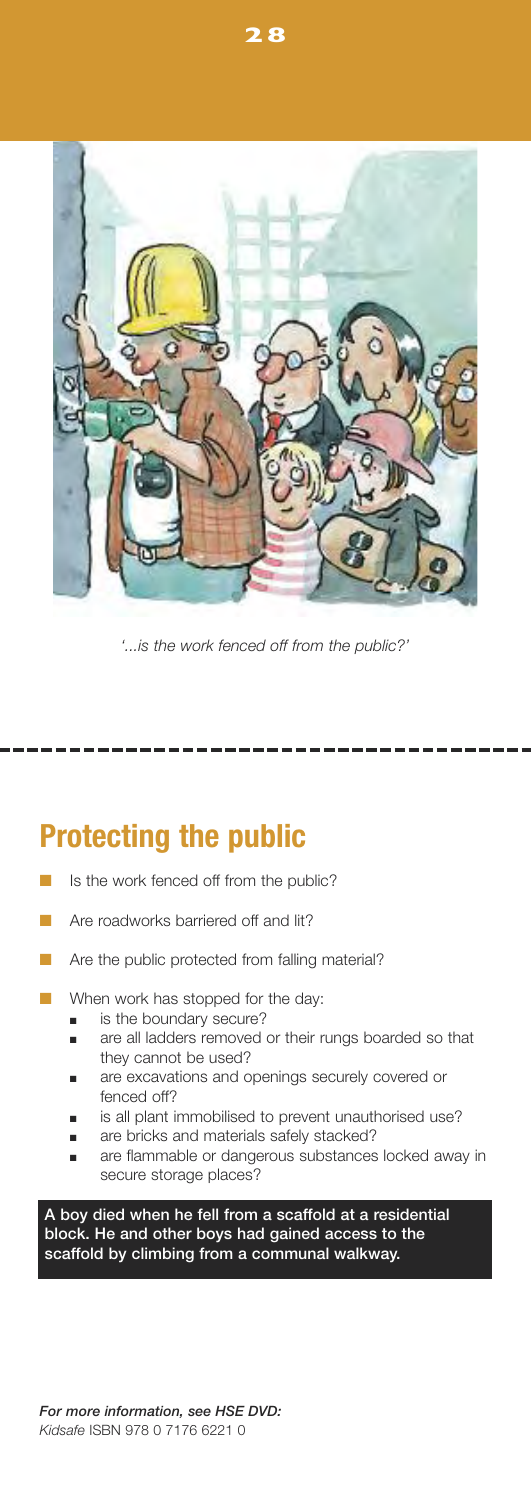### **HSE construction publications**

*Health and safety in construction* HSG150 ISBN 978 0 7176 6182 4

*The safe use of vehicles on construction sites* HSG144 ISBN 978 0 7176 1610 7

*Safe work in confined spaces: Confined Spaces Regulations 1997. Approved Code of Practice, Regulations and guidance* L101 ISBN 978 0 7176 1405 9

*Health and safety in roof work* HSG33 ISBN 978 0 7176 1425 7

*Protecting the public: your next move* HSG151 ISBN 978 0 7176 1148 5

*Safe use of lifting equipment: Lifting Operations and Lifting Equipment Regulations 1998. Approved Code of Practice* L113 ISBN 978 0 7176 1628 2

*Managing health and safety in construction. Construction (Design and Management) Regulations 2007. Approved Code of Practice* L144 ISBN 978 0 7176 6223 4

*Backs for the future: Safe manual handling in construction* HSG149 ISBN 978 0 7176 1122 5

*Construction (Head Protection) Regulations 1989. Guidance on Regulations* L102 ISBN 978 0 7176 1478 3

*Safe use of work equipment: Provision and Use of Work Equipment Regulations 1998. Approved Code of Practice and guidance* L22 ISBN 978 0 7176 6295 1

#### **HSE videos and DVDs**

*How are you managing? Dealing with the risk of asbestos in buildings* DVD ISBN 978 0 7176 2862 9

*Hard to handle* Video ISBN 978 0 7176 1881 1

*Kidsafe* DVD ISBN 978 0 7176 6221 0

To order HSE publications please call

#### **HSE Books**

Tel: 01787 881165 Fax: 01787 313995 www.hsebooks.co.uk